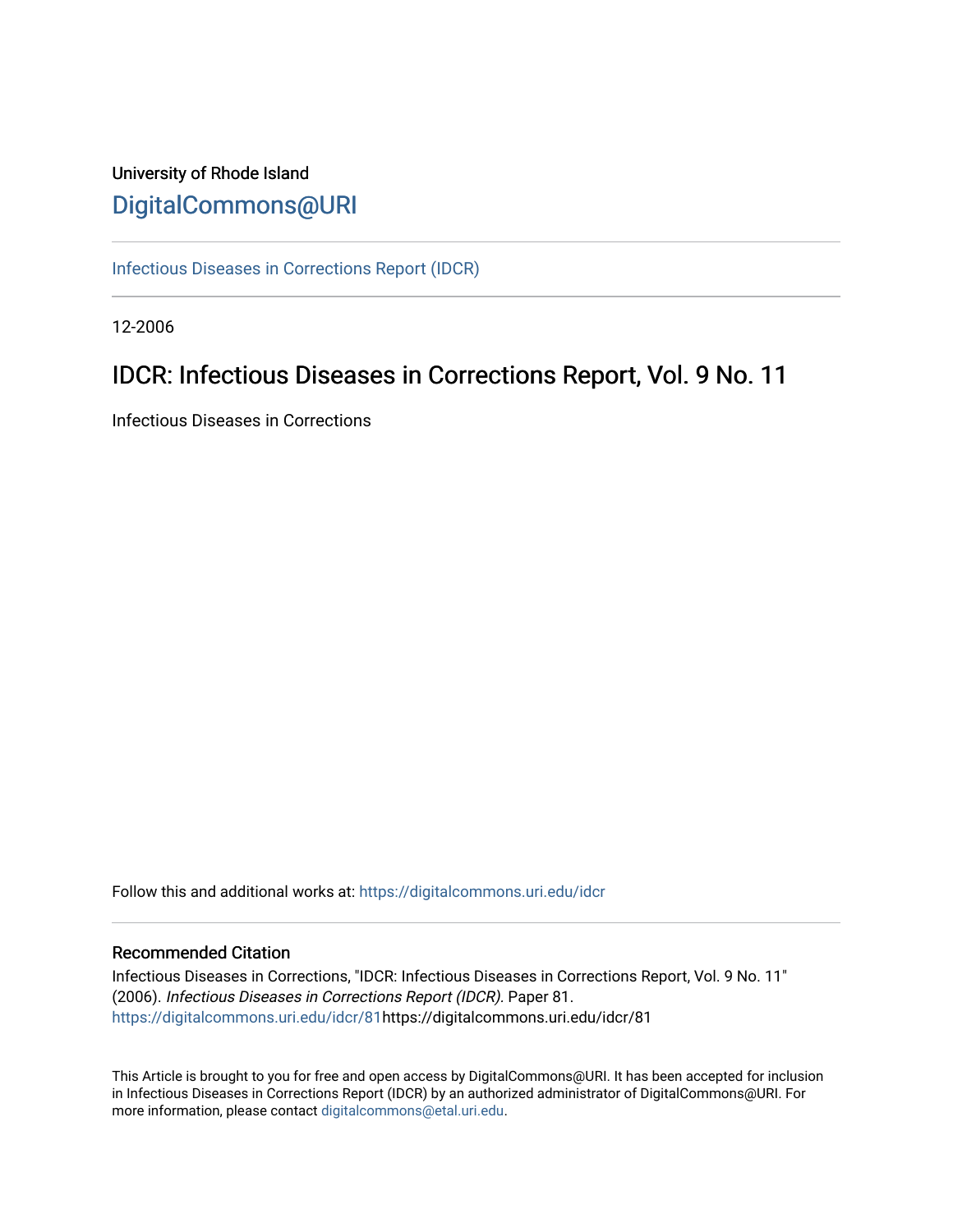



#### **FORMERLY HEPP Report**

December 2006 Vol. 9, Issue 11

# **JOINTLY SPONSORED BY MEDICAL EDUCATION COLLABORATIVE, INC.**

# **ABOUT IDCR**

*IDCR, a forum for correctional problem solving, targets correctional physicians, nurses, administrators, outreach workers, and case managers. Published monthly and distributed by email and fax, IDCR provides up-to-the moment information on HIV/AIDS, hepatitis, and other infectious diseases, as well as efficient ways to administer treatment in the correctional environment. Continuing Medical Education credits are provided by Medical Education Collaborative (MEC). This activity is jointly sponsored by IDCR and Medical Education Collaborative (MEC). IDCR is distributed to all members of the Society of Correctional Physicians (SCP) within the SCP publication, CorrDocs (www.corrdocs.org).*

*IDCR and AAHIVM have united to improve the quality of health care delivery in the nation's correctional facilities by leveraging the knowledge, experience and resources of two diverse and accomplished groups of HIV and correctional health care experts.* 

**EXECUTIVE EDITOR Anne S. De Groot, MD** *Associate Professor of Medicine (Adjunct) Brown Medical School*

> **CHIEF EDITOR David A. Wohl, MD** *Associate Professor of Medicine University of North Carolina AIDS Clinical Research Unit*

**DEPUTY EDITORS Joseph Bick, MD** *Chief Medical Officer, California Medical Facility, California Department of Corrections*

> **Renee Ridzon, MD** *Consultant*

### **SUPPORTERS**

*IDCR is grateful for the support of the following companies through unrestricted educational grants:*

*Major Support: Abbott Laboratories and Roche Pharmaceuticals.* 

*Sustaining: Gilead Sciences, Inc., GlaxoSmithKline, Merck & Co., Inc., Tibotec Therapeutics*

# **EVERYTHING YOU WANTED TO KNOW ABOUT HIV DRUG RESISTANCE BUT WERE AFRAID TO ASK**

**David Alain Wohl, MD** *Associate Professor of Medicine Division of Infectious Diseases AIDS Clinical Trials Unit The University of North Carolina - Chapel Hill*

**Disclosures:** Grant Support: Abbott Laboratories, Gilead Sciences, Inc., Roche Pharmaceuticals, National Institutes of Health; Speakers Bureau: Gilead Sciences, Inc., Abbott Laboratories, Bristol-Myers Squibb, Roche Pharmaceuticals, Boehringer Ingelheim.

#### **Introduction**

Antiretroviral therapy (ART) has revolutionized the management of HIV infection. A recent analysis estimates that currently available combination ART regimens have increased the life expectancy of HIV-infected individuals by approximately 24 years.<sup>1</sup> The limitations of ART are plain to HIV clinicians and their patients. Although generally well tolerated, ART can be complicated by immediate and chronic adverse effects. Further, therapy is expensive and must be taken for years, if not for life. The astoundingly rapid ability of HIV to replicate and produce functional but mutated virus has presented the greatest challenge to the long-term control of the infection. In corrections, where HIV-infected inmates may pass in and out of prison and jails and have intermittent exposure to ART, HIV drug resistance is not uncommon. For correctional health providers managing HIV infection, an understanding of HIV drug resistance is essential. Below are some of the most commonly asked questions regarding ART resistance.

#### **How common is drug resistance?**

The prevalence of ART drug resistance has changed over time. Early in the epidemic, patients treated with zidovudine (AZT) or stavudine (d4T) mono-therapy quickly developed resistance to these drugs. Likewise, dual nucleoside reverse transcriptase inhibitor (NRTI) regimens used in the early 1990s also led to NRTI drug resistance, albeit at a slightly slower rate compared with mono-therapy. With the advent of protease inhibitors and use of triple combination therapy, profound reductions in HIV viremia were achieved. However, treatment failure rates, typically a consequence of suboptimal adherence to regimens requiring three times a day administration and/or large numbers of pills,

were common. In a study from the Johns Hopkins HIV clinic in Baltimore, only 37% of their patients starting their first protease inhibitor (PI) based regimen between 1996 and 1998 had HIV viral load levels below the limit of detection (500 copies/mL).2 An analysis of drug resistance from this early era of potent HIV therapy found that two thirds of individuals in a representative sample of patients receiving HIV therapy in the US had HIV viremia of at least 500 copies/mL; of these 76% had evidence of drug resistant virus on testing.3

Of course, many of the patients developing resistant HIV had previously been exposed to suboptimal regimens, leading to the cultivation of drug resistance mutations of the virus that hamstrung their subsequent combination therapies. A recent study of drug resistance conducted at the HIV clinic at The University of North Carolina, found that starting therapy with a regimen that did not contain a PI or a non-nucleoside reverse transcriptase inhibitor (NNRTI) as part of a three-drug combination was a strong predictor of triple class (i.e. NRTI, NNRTI and PI) drug resistance.<sup>4</sup> Interestingly, of those few patients who started on a triple drug regimen containing a PI or NNRTI but developed triple class resistance, almost all were on a PI that was not co-administered with ritonavir (i.e. unboosted PIs).

Heavy reliance on highly potent ritonavir-boosted PIs and NNRTIs as the anchors of HIV therapy has led to a profound suppression of HIV replication, hampering the development of drug resistance. Studies of ritonavir-boosted PI regimens have consistently demonstrated that virologic failure to these agents is rarely associated with resistance to the PI, but rather to the com-

*Continued on page 3*

### **WHAT'S INSIDE** Editor's Letter **pg 2** IDCR-O-GRAM **manufacture** pg 6 Spotlight **manuformal manuform of 7** HIV 101 **Paramala and 101** pg 8 Save The Dates **Manual** Day 9 News & Reviews **Fig. 1998** Self-Assessment Test **manual** pg 10 Course Evaluation **manually course** pg 11

*If you have any problems with this fax transmission please call 800.748.4336 or e-mail us at IDCR@corrections.net*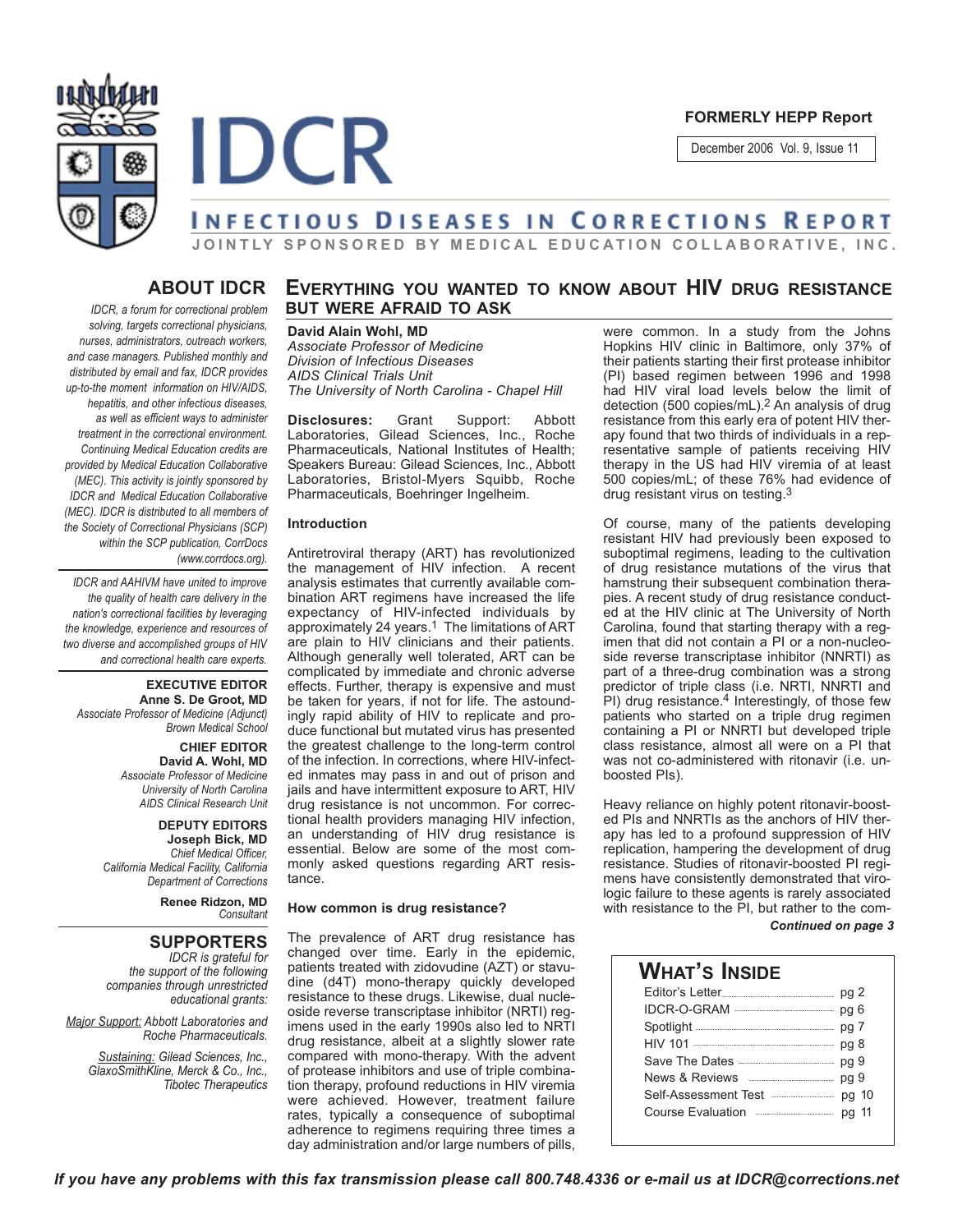# **LETTER FROM THE EDITOR**

Dear Corrections Colleagues,

As we reflect on the year that is slipping away, one thing is clear - it was not boring. For those of us involved with the management of infections in our prisons and jails 2006 brought much for us to consider (and lots for us at *IDCR* to cover) including the Institute of Medicine report on research in prisons, the investigation of the transmission of HIV infection within the Georgia Department of Corrections reported in the *MMWR*, new CDC recommendations on screening for HIV infection, updated guidelines on initial antiretroviral therapy, the approval of a new HIV protease inhibitor and a vaccine for human papilloma virus and the brisk spread of community acquired MRSA. All of this in addition to our usual coverage of conferences, our interviews with experts and *IDCR's* symposium at the NCCHC conference.

The past 12 months have also seen some changes here at *IDCR*. The newsletter is now independent of Brown University. Further, we have developed close ties with the American Academy of HIV Medicine (AAHIVM), and we have expanded to include additional content with each issue. Reflecting on our achievements this year, I can only be proud of our staff, board and authors. Our Managing Editor, Elizabeth Closson, in particular, has been essential to getting the newsletter to you every month.

Since becoming Chief Editor, my goal has been to produce a newsletter readers would want to read and keep handy for future reference. The *IDCR* coverage of the management of depression in the setting of HIV, tuberculosis, hepatitis B virus and infection control are examples of issues that clinicians within and outside of corrections continue to find useful.

In this month's issue, we continue to strive to keep you informed. Our interview with the CDC's Dr. Richard Wolitski provides an indepth look at an important HIV/STD prevention trial conducted in four state prisons and highlights the challenges we continue to face in trying to reduce risky behaviors. As we increasingly rely on HIV resistance testing, we have included answers to some of the most commonly asked questions regarding drug resistance and try to un-code the mystery surrounding resistance.

At the cusp of 2007, we are working to create a line-up of issues that will continue to be useful and informative. One thing I can promise, it won't be boring.

Sincerely,

David A. Wohl, MD Associate Professor of Medicine University of North Carolina AIDS Clinical Research Unit

# **Subscribe to IDCR**

Fax to **401-272-7562** for any of the following: *(please print clearly or type)*

I would like to edit my existing contact information

I am a new IDCR subscriber and would like add my contact information

CHECK ONE: How would you like to receive IDCR?

\_\_\_ Email: \_\_\_\_\_\_\_\_\_\_\_\_\_\_\_\_\_\_

\_\_\_ Fax: \_\_\_\_\_\_\_\_\_\_\_\_\_\_\_\_\_\_\_\_

NAME: THE RESERVE TO A RESERVE THE RESERVE TO A RESERVE THE RESERVE TO A RESERVE THE RESERVE TO A RESERVE THE RESERVE TO A RESERVE THE RESERVE TO A RESERVE THE RESERVE TO A RESERVE THE RESERVE TO A RESERVE THE RESERVE TO A

STATE:

CIRCLE ALL THAT APPLY:

O Physician O Physician Assistant O Nurse/Nurse Practitioner O Nurse Administrator  $\bigcirc$  Pharmacist  $\bigcirc$  Medical Director/Administrator  $\bigcirc$  HIV Case Worker/Counselor  $\bigcirc$  Other

#### **Faculty Disclosure**

*\*Disclosures are listed at the beginning of the articles.* The employees of Medical Education Collaborative have no financial relationships to disclose. In accordance with the Accreditation Council for Continuing Medical Education Standards for Commercial Support, the faculty for this activity have been asked to complete Conflict of Interest Disclosure forms. Disclosures are listed at the end of articles.

> **Associate Editors** Rick Altice, MD *Yale University AIDS Program*

David Paar, MD *Associate Professor of Medicine, University of Texas, Medical Branch*

Dean Rieger, MD *Officer/Corporate Medical Director, Correct Care Solutions*

Karl Brown, MD, FACP *Infectious Disease Supervisor PHS-Rikers Island*

Ralf Jürgens *Consultant*

Joseph Paris, PhD, MD, FSCP, CCHP *Former Medical Director, Georgia Dept. of Corrections*

Lester Wright, MD, MPH *Chief Medical Officer, New York State Dept. of Correctional Services*

William Cassidy, MD *Associate Professor of Medicine, Louisiana State University Health Sciences Center*

Bethany Weaver, DO, MPH *Acting Instructor, Univ. of Washington, Center for AIDS and STD Research*

David Thomas, MD, JD *Professor and Chairman, Division of Correctional Medicine NSU-COM*

**Editorial Board** Neil Fisher, MD *Medical Director, Chief Health Officer, Martin Correctional Institute*

Lynn Taylor, MD *Assistant Professor of Medicine, Brown University School of Medicine, The Miriam Hospital*

Michael Poshkus, MD Associate Clinical Professor Brown University School of Medicine *Medical Program Director, Rhode Island Department of Corrections*

> Louis Tripoli, MD, FACFE *Vice President of Medical Affairs, CMS Correctional Medical Services*

Josiah Rich, MD *Associate Professor of Medicine and Community Health Brown University School of Medicine*

> Steven F. Scheibel, MD *Regional Medical Director Prison Health Services, Inc*

Mary Sylla *Director of Policy and Advocacy, Center for Health Justice*

Barry Zack, MPH *Executive Director, Centerforce*

Eric Avery, MD *Associate Clinical Professor of Psychiatry University of Texas, Medical Branch*

Zelalem Temesgen, MD, AAHIVS *Associate Professor of Medicine Mayo Clinic College of Medicine Director, HIV Clinic Disease Consultant Division of Infectious Disease Mayo Clinic*

> Jim Montalto *The Corrections Connection*

**Layout** Jose Colon *The Corrections Connection*

**Distribution** Screened Images Multimedia

> **Managing Editor** Elizabeth Closson *IDCR*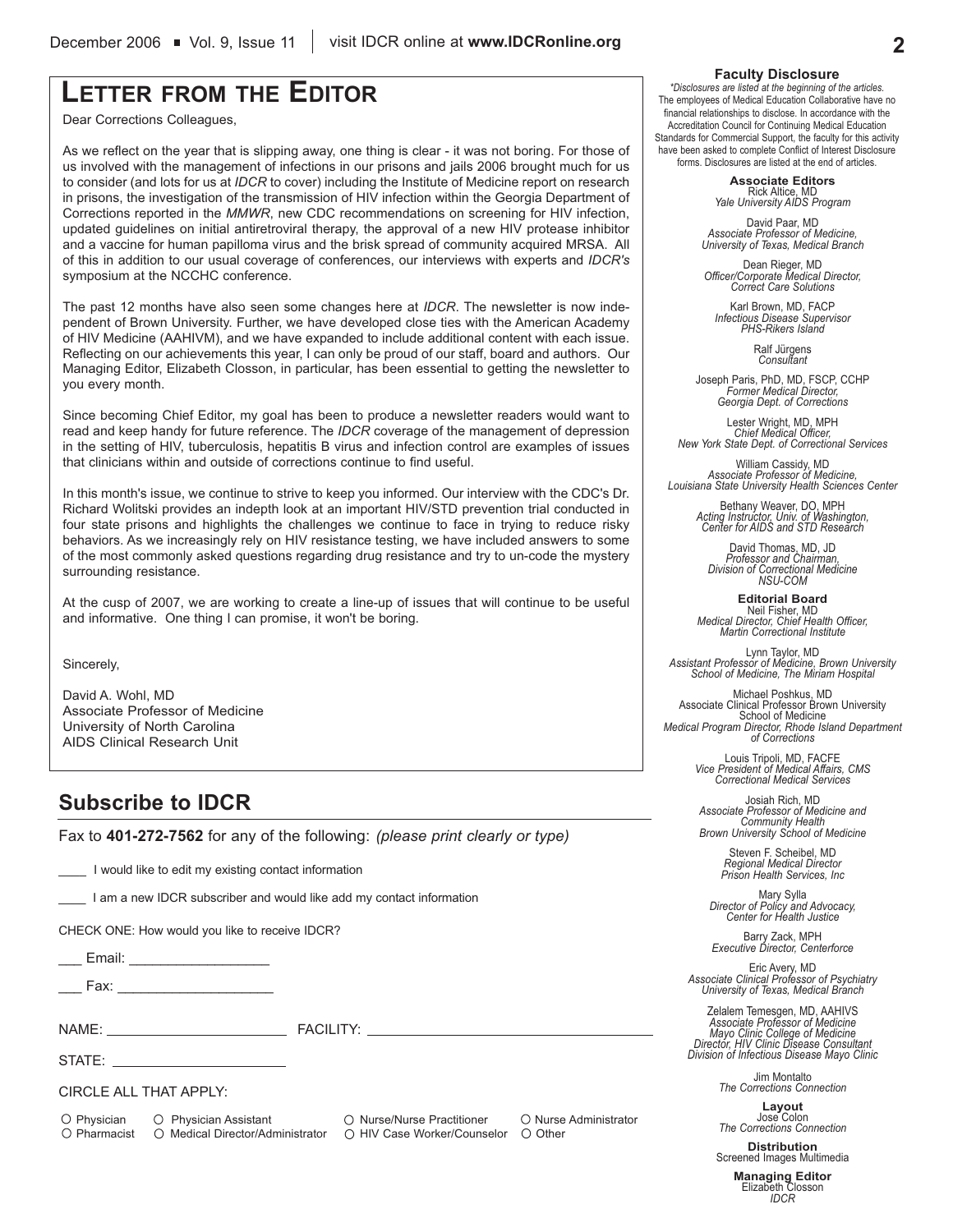#### **HIV DRUG RESISTANCE...** *(continued from page 1)*

panion drugs in the regimen.<sup>5-7</sup> In contrast, virologic failure to NNRTI-based regimens is more likely to be accompanied by detectable resistance to the NNRTI, often in tandem with the M184V (see HIV 101) mutation that confers severely reduced susceptibility to lamivudine (3TC) and emtricitabine (FTC)8-9 **(See Resources for link to a guide to reading HIV genotype resistance test).**

Recently presented results from an AIDS Clinical Trials Group (ACTG) study in which treatment-naïve patients were assigned to 2 NRTIs plus the NNRTI efavirenz (EFV) versus 2 NRTIs plus the boosted PI lopinavir/ritonavir (LPV/r) provides some insights into the frequency of drug resistance with current ART.8 After 96 weeks, both of these study groups experienced high levels of virologic suppression below 50 copies/mL (89% for EFV versus 77% for LPV/r;  $p = 0.003$ ). Study defined virologic failure (a lack of 10 fold or greater drop in viral load, virologic rebound before week 32, failure to suppress to less than 200 copies/mL after 32 weeks or rebound after week 32) was observed in 94 of the 253 subjects randomized to LPV/r + 2 NRTIs and 60 of the 250 assigned to  $E$ FV + 2 NRTIs. For the LPV/r + 2 NRTI arm, 52 of these 94 had resistance testing results available and 8 had NRTI mutations detected but none had any major PI mutations evident. In contrast, 33 of the 60 subjects on EFV + 2 NRTIs with genotype results available had one or more NRTI mutations detected and 16 (48% of those with genotypes in this arm) had NNRTI resistance.

The take-home lesson from this trial and other studies of resistance to current ART regimens is that the great majority of patients treated with ART will achieve virologic suppression. Of those who do experience virologic failure, a substantial proportion does not have drug resistance evident at the time of failure. For some of these patients, a total lack of adherence could explain this observation as the absence of drug removes the selective pressure applied by ART and permits non-resistant wild-type virus to rebound. In other cases, the presence of drug resistance appears to be influenced by the composition of the regimen, with resistance rarely detected when regimens contain a ritonavir-boosted PI.

#### **How adherent must patients be to avoid drug resistance?**

The dogma for several years has been that HIV-infected individuals receiving ART should take, at a minimum, 95% of the doses of medication prescribed. This canon of HIV management was rooted in the findings of an important study conducted in the late 1990s in a Veteran's Administration hospital in Nebraska in which adherence to HIV therapies was monitored using electronic medication bottle caps that recorded the opening of the medication bottle.<sup>10</sup> In this study, adherence at 95% or better was associated with the least risk of uncontrolled viremia with only 22% of patients at this level of adherence having a viral load >400 copies/mL compared to 61% with adherence between 80% and 95%. Lower levels of adherence were associated with even greater rates of detectable virus. It should be noted that patients in this study had varying degrees of treatment experience; for some this was the first regimen and others were highly treatment experienced. Further, in this cohort, PIs were commonly used and were not boosted with ritonavir.

The advent of boosted-PIs and the emergence of NNRTIs since this study was conducted have likely shifted the required adherence level downward as these medications achieve high concentrations in the blood plasma, have relatively long half lives, and, in the case of boosted-PIs, are relatively 'resistant' to resistance. While it remains unclear just how adherent patients need to be to the potent therapies now available, there is some evidence that rates of virologic failure to these therapies can be low even when adherence falls below 90- 95%. Provocative work by David Bangsberg and colleagues at UCSF suggests that adherence to our current first line therapies may not need to be absolutely in the range of 90%-100% for these regimens to achieve and maintain viral suppression. In his studies of a cohort of marginally housed HIV-infected men and women in San Francisco, he found that the risk of resistance to NNRTI-based regimens increased only when adherence dropped to below 54%.<sup>11</sup> Above this level of adherence, the overwhelming majority of patients had viral loads of < 400 copies/mL. With unboosted-PI-based therapy, a more linear relationship between adherence and suppression of viral replication, as described by the VA group in Nebraska, was observed, with viral suppression inversely proportional to adherence level. Modeling data suggest that adherence to regimens with the potency of ritonavir-boosted PIs should produce similar resistance rates as seen for NNRTIs.12

This does not mean that patients should not be encouraged to take all their medications as directed. Patients should continue to be encouraged to take their medications exactly as directed. The San Francisco study results have yet to be replicated by others. Further, the study used 400 copies/mL as a threshold for undetectable rather than 50 copies/mL and low level virus may increase risk of resistance development over time. Individual variability in drug metabolism and other factors may make it dangerous to apply the aggregate data from this particular investigation to a patient. However, at the same time clinicians should appreciate that the 90%-95% adherence threshold we have held our patients to may no longer be justified when NNRTI- or ritonavir-boosted PI-based therapies are used in patients with susceptible virus. This is important when considering the administration of punitive responses to ART adherence levels that are

below 90%. In some prisons and jails, adherence below a certain level may lead to treatment discontinuation. While the rationale for such an approach is sound, the adherence threshold chosen may need to be less rigid and reflect the available data on current potent ART regimens. These data suggest a more accurate level may be lower than 95% for NNRTIs and probably for boosted PI-containing regimens.

#### **The genotype says there is no resistance. Can I be sure of that?**

HIV drug resistance tests have been incredibly useful to clinicians managing HIV infection. However, as with any tool or test, it is important for the user to understand their limitations **(See Resources for link to a comparison of HIV resistance test)**.

HIV resistance tests can detect a drug resistant virus that is present in sufficient numbers. If a resistant viral strain exists in very low numbers, the tests will likely miss it. Therefore, resistance can be present at low levels and not be picked up by the resistance tests. This is more likely to happen in several situations. For example, sometimes a resistance test is performed when there is very little virus around (i.e. a viral load of 1,000 copies/mL or less). As the overall amount of virus is low, the HIV drawn into the sample for testing may not be very representative of the viral population present in the circulation and resistant mutants may have been missed. Similarly, when a patient has developed drug resistance and then stops their medication, the wild-type (not drug resistant) virus reemerges as it can now replicate freely with the removal of the HIV drugs. As the wildtype grows, it dilutes the population of the resistant virus, making it harder to detect. Importantly, even though the wild-type increases to great numbers, the resistant virus is not gone but continues to be present in low numbers and, under the right conditions, such as re-application of the HIV medications, can be selected to grow preferentially. It is currently believed that once a resistant virus is cultivated, it never disappears, but poses a lingering threat to the responses to future ART.

#### **How often do people get infected with drug resistant virus?**

The answer to this question depends on where the person with HIV is infected. In major cities of the US and Europe, anywhere between 10-25% of people acquiring HIV are infected with HIV that is resistant to at least one HIV drug.13-18 In all studies, resistance is highest among the ART drug classes to NRTIs and increasingly to NNRTIs, followed by PIs. Data from New York, which may well represent a worstcase scenario, found an increase over time in acquired ART resistance among 361 individuals with acute or recent HIV infection<br>diagnosed between 1995-2003.<sup>14</sup> 1995-2003.<sup>14</sup> Comparing the periods of 1995-1998 and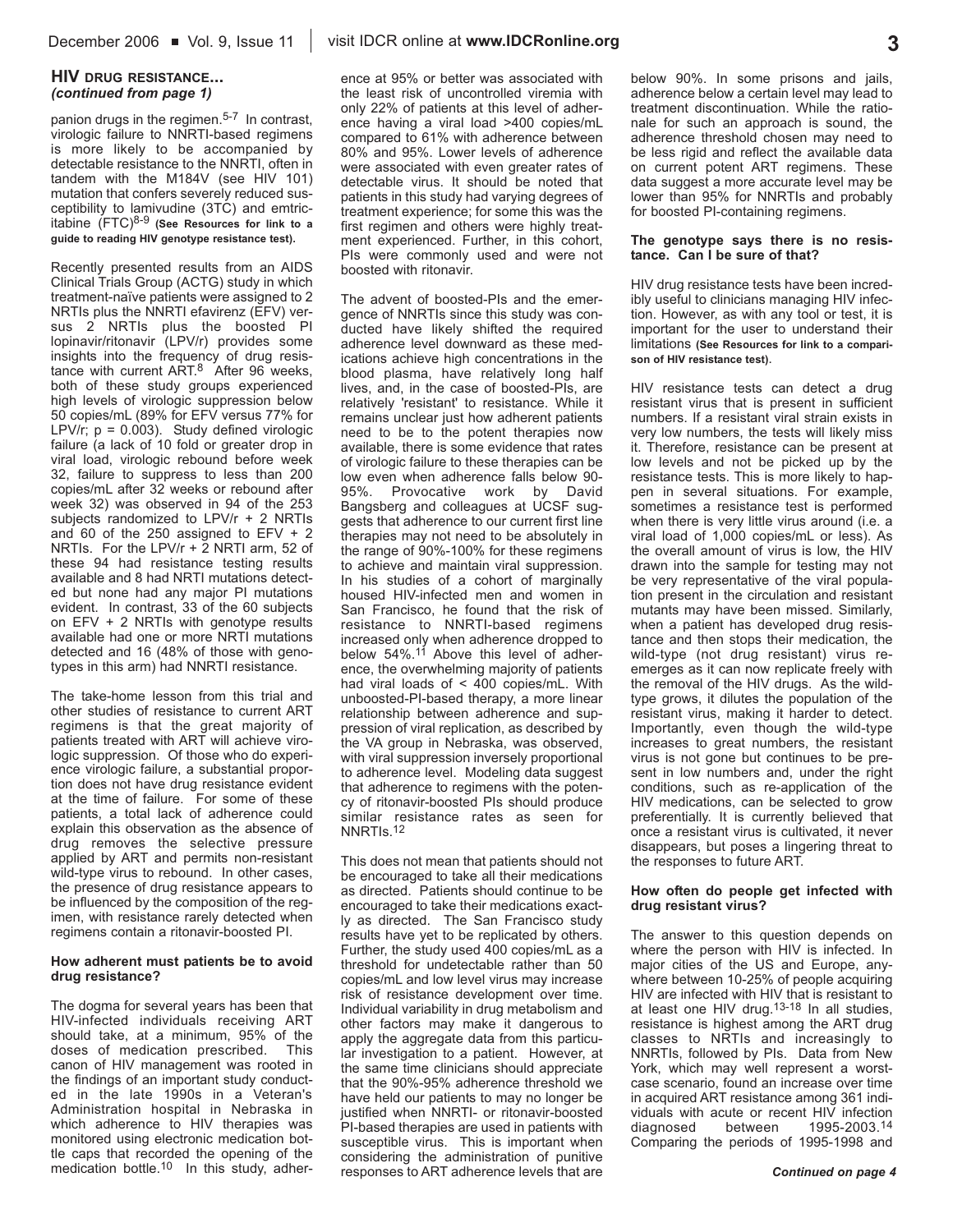2003-2004, rates of ART resistance increased from 13% to over 24%. NRTI resistance was the most prevalent but was relatively stable. PI resistance was fairly uncommon (1.3%) in the earlier period but rose to 7.1% of patients in the more recent period - a trend that did not reach statistical significance. For NNRTIs, resistance paralleled their popularity with a significant rise from 2.6% to more than 13%. Other studies of recently infected patients in other locations generally report a slightly lower prevalence of drug resistance than found in this study.

Studies of drug resistance in chronically infected but treatment-naïve patients have also been reported.13,17 In one study of 491 patients under care in 25 US cities from 1999-2001, 11% had at least one ART resistance mutation detected.13 Most of the mutations detected were those that reduce susceptibility to the NRTIs, especially the thymidine analoges and 3TC/FTC.

The rate of transmitted drug-resistance in non-metropolitan areas such as rural regions of the US South - where most people with HIV infection in this country live - is not clear. What has become evident is that acquired drug resistance has ramifications for subsequent treatment success. Several studies have observed increased rates of treatment failure in patients with pre-therapy resistance.19-22 Although wildtype virus may be able to out-compete resistant mutants, some resistance mutations can persist at levels that permit longterm detection by resistance assays; mutations conferring resistance to all three of the initial ART classes have been described in chronically infected, treatment-naïve patients. For these reasons, the US Department of Health and Human Services (DHHS) guidelines on initial therapy of HIV infection, updated in October 2006, recommend genotype resistance testing be performed in all treatment naïve patients prior to initiation of HIV therapy.23

#### **What does it mean when someone says that resistant virus is "less fit"?**

In vitro studies and some clinical trials suggest that certain mutations of HIV in response to drug therapy may reduce the pathogenicity of the virus.<sup>24-26</sup> To understand how resistance can impact the ability of the virus to replicate it is helpful to consider the dynamics of HIV replication in terms of basic Darwinian evolution. Within the body of an HIV-infected individual ART selects for mutated virus that can survive in a milieu includes these drugs. Continued pressure by the ART favors the persistence of such drug resistant virus. However, in many types of drug resistant mutations the virus evolves to evade the effects of drug

therapy but comes with a cost to their ability to replicate relative to wild-type virus. That is, drug resistant virus, in becoming mutated, may not work as well as virus that does not contain drug resistance mutations.

In some cases, the reduced fitness of resistant virus can be exploited during therapy to slow the pace of disease progression. Specifically, in cases where there are few antiretrovirals to which the virus remains susceptible the continued use of certain agents to which the patient's virus is known to be resistant may be used to maintain levels of the relatively less 'fit' resistant virus. The best example of this effect is found in the M184V resistance mutation. This mutation essentially neutralizes any antiviral activity of 3TC and FTC. However, this mutation has been reported to inhibit the ability of the virus to replicate and may sensitize resistance virus to the effects of AZT and tenofovir. In one study, patients failing 3TC-containing therapy with a M184V mutation were randomized to continue their 3TC alone as mono-therapy or stop all ART. 27 Those that continued on 3TC alone had a truncated rise in HIV viral load and reduced declines in CD4 cell counts compared to those who were no longer taking ART. Thus, continued 3TC had some effect on viral replication even though the M184V mutation was evident. Some clinicians take advantage of this phenomenon and maintain 3TC or FTC as part of salvage regimens in patients with drug resistance that includes the M184V mutant.

Whether resistance to other antiretrovirals can yield similar effects on fitness is being studied. There is some evidence that resistance to the thymidine analogues (AZT and stavudine), as well as the K65R mutation that can be selected for during therapy with tenofovir as well as some NRTIs, have a detrimental effect on viral fitness. What is clear though, is that it is probably not wise to maintain an NNRTI when resistance to this class of drugs is detected. Unlike the major NRTI mutations and the constellation of mutations that are usually needed to reduce susceptibility to the PIs, the primary NNRTI mutations seem to have less of an effect on the replication ability of HIV. This may explain why the K103N NNRTI mutation can remain detectable by genotype resistance testing long after NNRTI exposure. Further, early clinical trial data of a second generation NNRTI, etravirine (TMC-125), indicate reduced response to this new agent with an accumulation of NNRTI resistance mutations.28 The bottom line is that, in general, maintaining NNRTI therapy in the face of documented NNRTI resistance mutations should not be done. This is not to say that continued therapy with a PI or NRTI could not also lead to the accumulation of additional mutations once resistance has developed. It can, and continuation of any ART to which the virus is resistant has to be considered very carefully when effective treatment remains available.

#### **What is the best way to manage patients who have developed resistance to many drugs and ART classes?**

The best way to manage resistance is introduction of drugs to which additional resistance has not developed. A number of new drugs in new classes are being developed and are expected to become available to patients within the next two to five years. These include inhibitors of the HIV integrase enzyme and the processes that lead to viral maturation within a CD4 cell, blockers of the CCR5 co-receptor and the CD4 receptor, as well as new drugs in existing classes. In addition, there are recently approved antiretrovirals that have activity against certain types of resistant virus that can be employed to craft a new regimen when a prior combination fails.

Whether using new novel agents, existing drugs, or recycling previously used regimens to which the virus is not considered to have resistance, the principle remains the same: use as many drugs in the new regimen as possible that have activity against the virus that exists in that patient. Studies of new antiretrovirals in treatment-experienced patients have consistently demonstrated that when these drugs are coupled with agents to which the virus remains susceptible, response to therapy is better.29-31

We are approaching a critical mass of potent therapies that can be used in such salvage regimens. With the approvals of the tipranavir and darunavir - PIs that are boosted with ritonavir and have activity against many strains of virus resistant to other PIs - plus the availability of enfuvitide (T-20), new regimens that offer a reasonable chance of success can be devised. Studies of both of these PIs demonstrate unprecedented responses in treatmentexperienced patients, especially when used with other active drugs.<sup>29-31</sup>

Etravirine, the next generation NNRTI; MK-0518, the first HIV integrase inhibitor and maraviroc, a CCR5 inhibitor are all offered via expanded access programs. While these therapies will remain out of reach for most correctional facilities until FDA approval, they offer the promise of effective agents that, when available, can complete an attractive salvage regimen. For this reason, patients with multiple drug resistant virus may be best managed, when possible, by a delay in a change of therapy until one or more of these new agents becomes available.

#### **Other than counseling my patient regarding adherence what else can I do to reduce the risk of HIV drug resistance?**

While it is ultimately the patient's responsibility to take his or her medication, the clinician must chose regimens that are sound and are most likely to provide long-term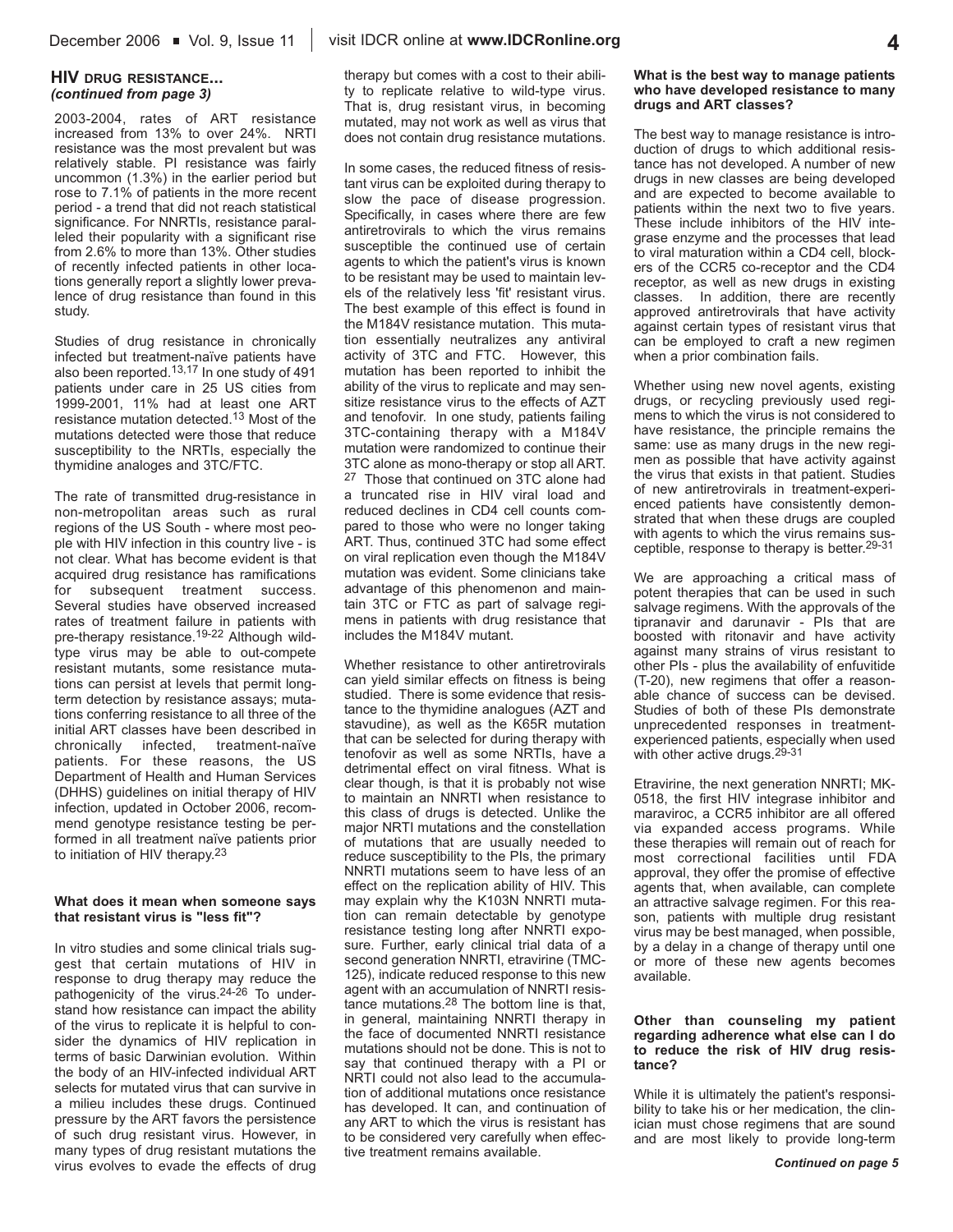#### **HIV DRUG RESISTANCE...** *(continued from page 4)*

viral suppression. Initial therapy should be prescribed with the goal of long-term viral suppression. There are antiretroviral regimens that have been found to be less effective than the currently recommended firstline therapies. Some, like the fixed dose combination of abacavir, 3TC and AZT have been found to be suboptimal compared to preferred regimens. Other combinations have been found to be outright dangerous (e.g. all other triple NRTI regimens except, perhaps, tenofovir + 3TC or FTC + AZT) and should never be prescribed. The US DHHS recommendation for ART for adults and adolescents is a user-friendly guide to initial therapy and lists clearly the preferred regimens, alternatives for special cases and completely contraindicated combinations.23 Unless there is an extremely compelling rationale, the drugs listed in the preferred regimens should be used in all cases of initial HIV therapy.

Baseline genotypic resistance testing prior to the start of HIV therapy is becoming less and less optional. The guidelines are clear on the utility of this test in reducing downstream problems for patients and a recent analysis suggests such testing is costeffective.<sup>23</sup> Detecting transmitted resistance or mutations that may linger from prior ART exposure can help guide proper treatment during the incarceration and after release. The price of the genotype resistance assays has come down, making cost less of a justification for ignoring the DHHS recommendations.

HIV clinicians have become accustomed to evaluating HIV-infected patients every three to four months. However, clinicians must be attuned to the development of changes in the viral load that may signal the emergence of drug resistance and act on these data prior to the next patient visit. Unexpected changes in viral load should prompt immediate reevaluation of the

patient and the drawing of a genotype resistance test. At the North Carolina Department of Corrections, we are able to order a genotype and if the viral load is undetectable, the genotype is not run by the commercial laboratory - thus, avoiding unnecessary billing. Prompt action can prevent further cultivation of resistance that can handicap future treatment options.

For patients new to the system, the greatest challenge can be determining what therapies they have been exposed to in the past. As tiresome as it is, obtaining a release of information and old records from outside providers can ultimately be time- and money-saving. In cases where little can be learned about the prior ART history, restart of the last regimen (if it is not some bizarre combination) can be attempted with a genotype obtained after two to four weeks to detect major resistance mutations that may lead to the overhaul of this regimen. So as not to perpetuate the 'black box' of HIV treatment history, inmates should be given a record of their medications prior to release. Wallet-sized cards that can list HIV medications and other essential clinical data are available from at least two pharmaceutical companies. 'Home-made' version created by corrections staff can work equally as well. When possible, a listing of the major ART resistance mutations should be added to these cards for the benefit of the patient's future providers.

Lastly, salvage regimens should be created with considerable thought. Salvage HIV therapy generally yields diminishing returns with each subsequent combination less likely to be effective compared to the previous. New therapies may help increase the odds of treatment success beyond initial therapy but, it continues to be imperative that active agents not be wasted by being included in regimens that are predicted to be impotent based on resistance or patient history (i.e. if the patient was on AZT monotherapy for six years in the 1980s, it is safe to assume they are resistant to this medication even if the resistance test does not detect AZT associated mutations). There should be a low threshold for consultation with an HIV expert when considering the management of the treatment-experienced patient. Outreach to such experts in the community, at academic medical centers or other correctional facilities should be sought and lines of communication established.

#### **Summary**

Resistance happens. However, resistance to HIV medications need not be inevitable. Potent therapies are now available in extremely convenient formulations and dosing schedules. Adherence remains a cornerstone of drug resistance prevention and correctional facilities have unique advantages in the monitoring and encouragement of treatment adherence. In addition, close surveillance of response to HIV therapy and quick action when viral load increases are detected can forestall further damage from evolving mutations. New drugs in existing classes that are already FDA approved and those expected to be shortly, hold the promise of a new chance for many patients who have developed HIV drug resistance. Wise use of these medications based on clinical trials data, patient history and detected and suspected ART resistance will increase the odds for treatment success.



#### *References*

*1 Schackman BR, Gebo KA, Walensky RP, et al. The lifetime cost of current human immunodeficiency virus care in the United States. Med Care. 2006 Nov;44(11):990-7. 2 Lucas GM, Chaisson RE, Moore RD. Highly active antiretroviral therapy in a large urban clinic: risk factors for virologic failure and adverse drug reactions.*

*3 Richman DD, Morton SC, Wrin T, et al. The prevalence of antiretroviral drug resistance in the United States. AIDS. 2004 Jul 2;18(10):1393-401.*

*4 Napravnik S, Keys J, Quinlivan EB, et al. Prevalence and predictors of triple-class antiretroviral drug resistance in routine HIV primary. Antivir Ther 2006;11:S88.*

*5Johnson MA, Gathe JC Jr, Podzamczer D, et al. A once-daily lopinavir/ritonavirbased regimen provides noninferior antiviral activity compared with a twice-daily regimen. J Acquir Immune Defic Syndr. 2006 Oct 1;43(2):153-60.*

*6 Eron J Jr, Yeni P, Gathe J Jr, Estrada V, et al. The KLEAN study of fosamprenavirritonavir versus lopinavir-ritonavir, each in combination with abacavir-lamivudine, for initial treatment of HIV infection over 48 weeks: a randomised non-inferiority trial. Lancet. 2006 Aug 5;368(9534):476-82.*

*7 Malan N, Krantz E, David N et al. Efficacy and safety of atazanavir-based therapy in antiretroviral naive HIV-1 infected subjects, both with and without ritonavir: 48-week results from AI424-089. 13th Conference on Retroviruses and Opportunistic Infections, 5-8 February 2006, Denver, Colorado. Abstract 107LB.*

*8 Riddler SA, Haubrich R, DiRienzo G, et al. A prospective, randomized, phase III trial of NRTI-, PI-, and NNRTI-sparing regimens for initial treatment of HIV-1 infections - ACTG 5142 [Abstract THLB0204]. XVI International AIDS Conference, Toronto, 2006.*

*9 Gallant JE, Staszewski S, Pozniak AL, et al. Efficacy and safety of tenofovir DF vs stavudine in combination therapy in antiretroviral naive patients: a 3-year randomized trial. JAMA. 2004 Jul 14;292(2):191-201.*

*10 Paterson DL, Swindells S, Mohr J, et al. Adherence to protease inhibitor therapy and outcomes in patients with HIV infection. Ann Intern Med. 2000 Jul 4;133(1):21-30. 11 D Bangsberg. Less Than 95% Adherence to Nonnucleoside Reverse-Transcriptase Inhibitor Therapy Can Lead to Viral Suppression. Clinical Infectious Diseases 43(7): 939-941. October 2006.*

*12 Bangsberg DR, Porco TC, Kagay C, et al. Modeling the impact of modified directly observed antiretroviral therapy on HIV suppression and resistance, disease progression, and death. Clin Infect Dis. 2004 Jun 1;38 Suppl 5:S414-20.*

*13 Grubb JR, Singhatiraj E, Mondy K, et al. Patterns of primary antiretroviral drug resistance in antiretroviral-naive HIV-1-infected individuals in a midwest university clinic. AIDS. 2006 Oct 24;20(16):2115-6.*

*14 Shet A, Berry L, Mohri H, Mehandru S, Chung C, Kim A, et al. Tracking the preva*lence of transmitted antiretroviral drug-resistant HIV-1: a decade of experience. J Acquir Immune Defic Syndr 2006; 41:439-446. Ovid Full Text Bibliographic Links [Context Link]

15 Oette M, Kaiser R, Daumer M, Petch R, Fatkenheuer G, Carls H, et al. Primary drug resistance and efficacy of first-line antiretroviral therapy guided by resistance testing. J Acquir Immune Defic Syndr 2006; 41:573-581.

#### *Continued on page 6*

*Ann Intern Med. 1999 Jul 20;131(2):81-7.*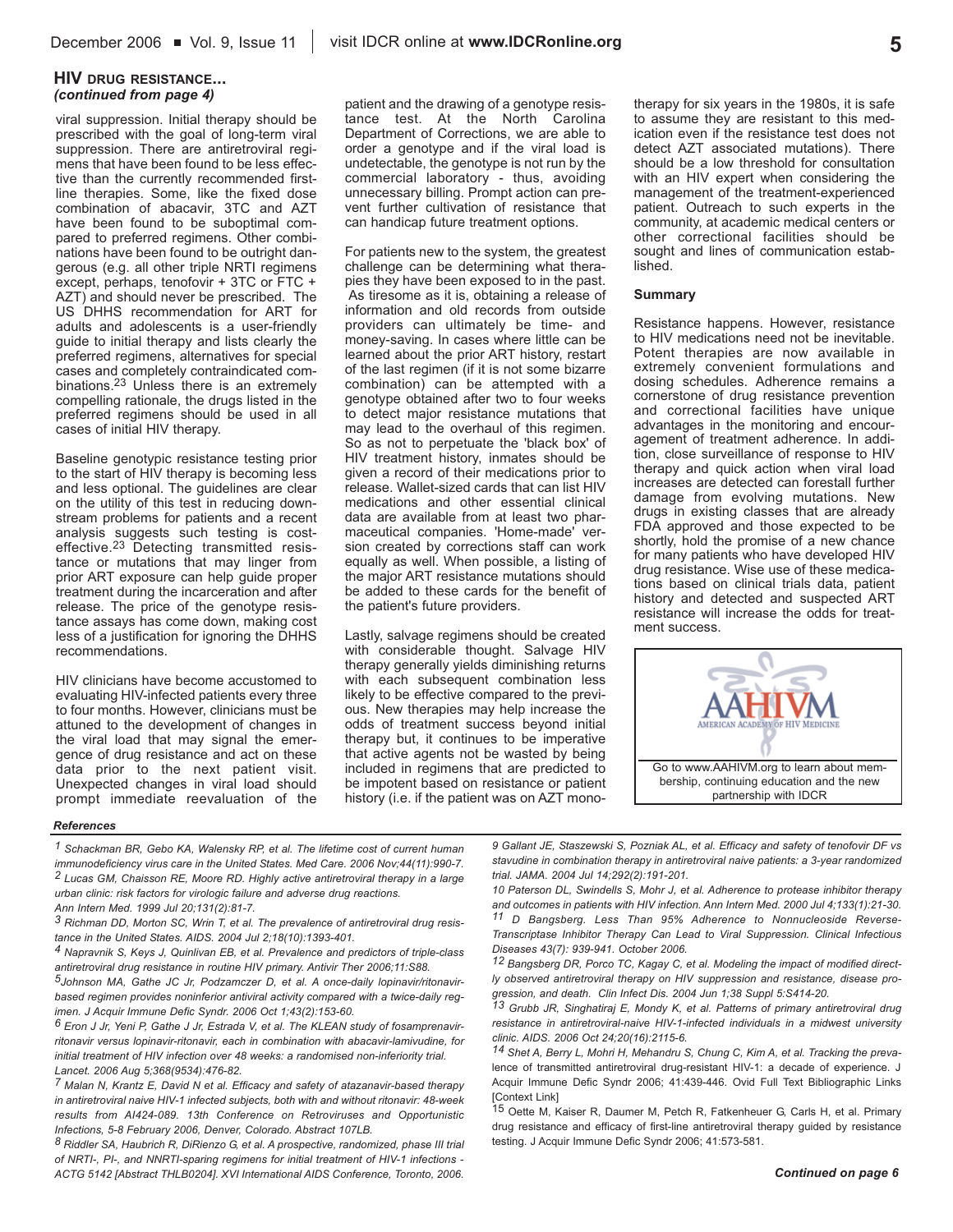#### **HIV DRUG RESISTANCE...** *(continued from page 5)*

16 Grant RM, Hecht FM, Warmerdam M, Liu L, Liegler T, Petropoulos CJ, et al. Time trends in primary HIV-1 drug resistance among recently infected persons. JAMA 2002; 288:181-188.

17 Weinstock HS, Zaidi I, Heneine W, Bennett D, Gerardo Garcia-Lewis J, Douglas JM Jr, et al. The epidemiology of antiretroviral drug resistance among drug-naive HIV-1-infected persons in 10 US cities. J Infect Dis 2004; 189:2174-2180.

18 Masquelier B, Bhaskaran K, Pillay D, Gifford R, Balestre E, Jorgensen LB, et al. Prevalence of transmitted HIV-1 drug resistance and the role of resistance algorithms: data from seroconverters in the cascade collaboration from 1987 to 2003. J Acquir Immune Defic Syndr 2005; 40:505-511

19 Borroto-Esoda K, Harris J, Waters J, et al. Baseline genotype as a predictor of virological failure in patients receiving emtricitabine once daily or stavudine twice daily *in combination with didanosine and efavurenz. 11th Conference on Retroviruses and Opportunistic Infections; Feb 8-11, 2004; San Francisco, CA. Abstract 672.* 

*20 Pozniak AL, Gallant JE, DeJesus E, et al. Superior outcome for tenofovir DF (TDF), emtricitabine (FTC) and efavirenz (EFV) compared to fixed dose zidovudine/lamivudine (CBV) and EFV in antiretroviral naive patients. 3rd IAS Conference on HIV Pathogenesis and Treatment; July 24-27, 2005; Rio de Janeiro, Brazil. Abstract WeOa0202.*

*21 Pillay D, Bhaskaran K, Jurriaans S, et al. The impact of transmitted drug resistance on the natural history of HIV infection and response to first-line therapy. AIDS. 2006 Jan 2;20(1):21-8.*

*22 Saag MS, Cahn P, Raffi F, et al. Efficacy and safety of emtricitabine vs stavudine in combination therapy in antiretroviral-naive patients: a randomized trial. JAMA. 2004 Jul 14;292(2):180-9*

*23 US Department of Health and Human Services - Public Health Service. Guidelines for the Use of Antiretroviral Agents in HIV-1-Infected Adults and Adolescents - October 10, 2006 www.aidsinfo.nih.gov*

*24 Lu J, Kuritzskes DR .A novel recombinant marker virus assay for comparing the relative fitness of HIV-1 reverse transcriptase variants. J Acquir Immune Defic Syndr2001; 27:7-13.* 

*25 Wei X, Liang C, Gotte M, WainbergMA. The M184V mutation in HIV-1 reverse transcriptase reduces the restoration of wild- type replication by attenuated viruses. AIDS 2002; 16:2391- 2398.* 

*26 Haubrich RH, Hernandez J, Bates M, et al. Determinants of replication capacity (RC) in HIV-1 isolates from ART-experienced adults failing a PI based regimen. Program and abstracts of the 15th International AIDS Conference; July 11-16, 2004; Bangkok, Thailand. Abstract WeOrB1294.*

*27 Castagna A, Danise A, Menzo S, et al. Lamivudine monotherapy in HIV-1-infected patients harbouring a lamivudine-resistant virus: a randomized pilot study (E-184V study). AIDS. 2006 Apr 4;20(6):795-803.*

*28 Cohen C, Steinhart CR, Ward DJ. Efficacy and safety results at 48 weeks with the novel NNRTI, TMC125, and impact of baseline resistance on the virologic response in study TMC125-C223 [Abstract TUPE0061]. XVI International AIDS Conference, Toronto, 2006*

*29 Hicks CB, Cahn P, Cooper DA, et al. Durable efficacy of tipranavir-ritonavir in combination with an optimised background regimen of antiretroviral drugs for treatmentexperienced HIV-1-infected patients at 48 weeks in the Randomized Evaluation of Strategic Intervention in multi-drug reSistant patients with Tipranavir (RESIST) studies: an analysis of combined data from two randomised open-label trials. Lancet. 2006 Aug 5;368(9534):466-75. 30 Lazzarin A, Queiroz-Telles F, Frank I, et al. TMC114 provides durable viral load*

*suppression in treatment-experienced patients: POWER 1 and 2 combined week 48 analysis. Program and abstracts of the XVI International AIDS Conference; August 13-18, 2006; Toronto, Ontario, Canada. Abstract TuAB0104.*

*31 Hill A, Moyle G. Relative antiviral efficacy of TMC-114/r and tipranavir/r versus control PI in the POWER and RESIST trials. Program and abstracts of the 12th Annual Conference of the British HIV Associations; March 29-April 1, 2006; Brighton, United Kingdom. Abstract P1.*

# **IDCR-O-GRAM**

# 2006 DHHS Guidelines for the Utilization of Drug Resistance Testing in Clinical Practice

- HIV drug resistance testing is recommended for persons with acute HIV infection if the decision is made to initiate therapy at this time п (BIII). If therapy is deferred, resistance testing at this time should still be considered **(CIII)**.
- Drug resistance testing is also recommended for persons with chronic HIV infection prior to initiation of therapy **(BIII)**. Earlier testing п may be considered **(CIII)**.
- Г A genotypic assay is generally preferred for antiretroviral-naïve persons **(BIII)**.
- Ė HIV drug resistance testing should be preformed to assist in selecting active drugs when changing antiretroviral regimens in cases of virologic failure **(BII)**.
- HIV drug resistance testing should also be considered when managing suboptimal viral load reduction **(BIII)**. П
- Drug resistance testing in the setting of virologic failure should be preformed while the patient is taking his/her antiretroviral drugs, or п immediately (i.e., within 4 weeks) after discontinuing therapy **(BII)**.
- Drug resistance testing is not advised for persons with viral load <1,000 copies/mL, because amplification of the virus is unreliable п **(DIII)**.

#### **Rating Scheme for Recommendations**

**Strength of Recommendation**: A= Strong B= Moderate C= Optional D= Should usually not be offered E= Should never be offered Quality of Evidence for Recommendation: I= At least one randomized trial with clinical results II: Clinical trials with laboratory results III: Expert opinion

*Source: The US Department of Health and Human Services. Guidelines for the Use of Antiretroviral Agents in HIV-1-Infected Adults and Adolescents.October 2006. Available at http://aidsinfo.nih.gov/.*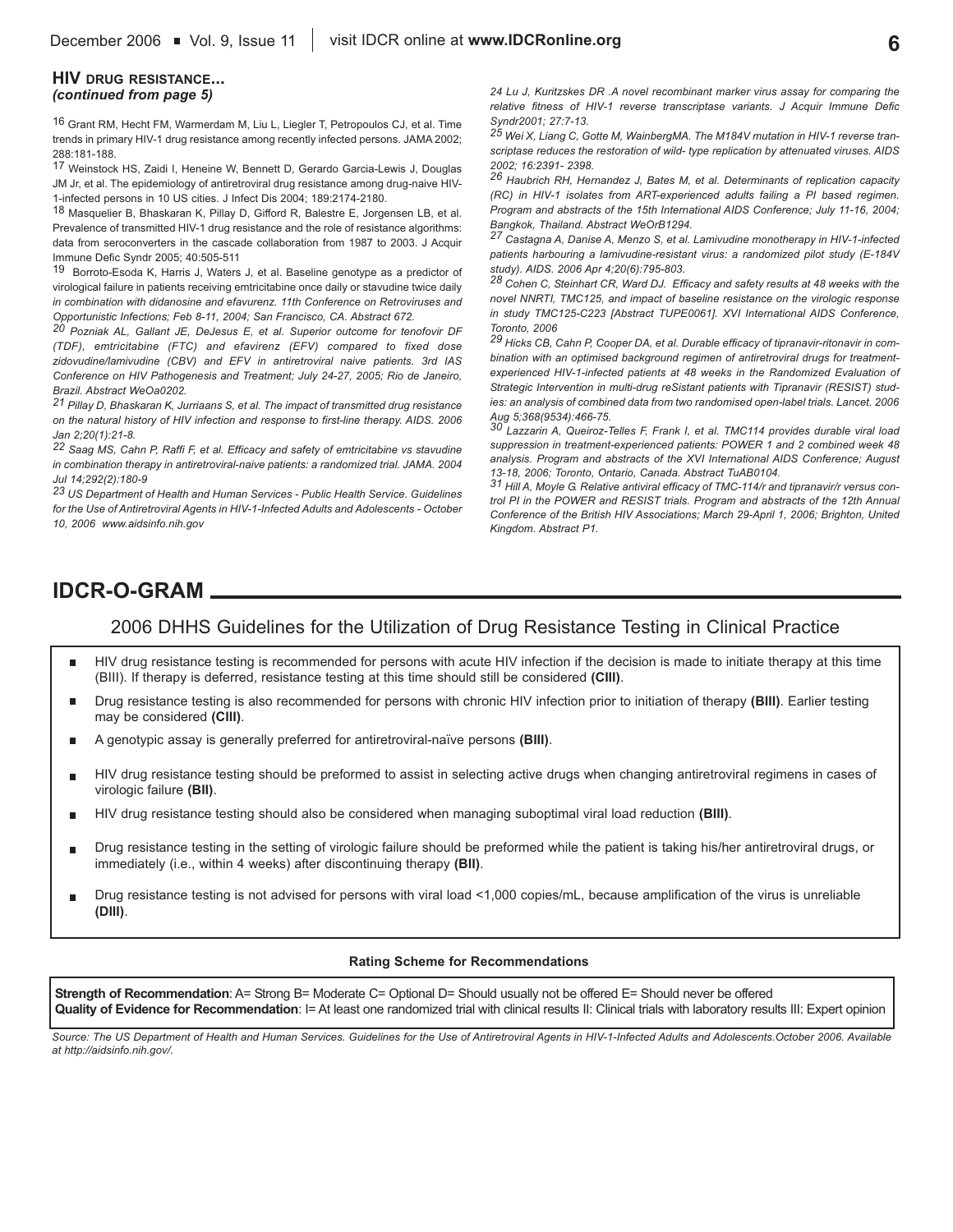# **SPOTLIGHT - INTERVENTIONS TO REDUCE HIV AND STD TRANSMISSION RISK BEHAVIORS FOLLOWING PRISON RELEASE - A CONVERSATION WITH DR. RICHARD WOLITSKI**

*The results of the START Study, a randomized controlled trial of interventions to reduce HIV/STD risk behaviors among 522 young men being released from prison in four states (California, Mississippi, Rhode Island and Wisconsin), were recently published in the American Journal of Public Health. IDCR Chief Editor, Dr. David Wohl, spoke with Dr. Richard Wolitski, lead author of the study, which was supported by the Centers for Disease Control and Prevention (CDC). Dr. Wolitski is the Acting Deputy Director for Behavioral and Social Sciences in the CDC's Division of HIV/AIDS Prevention.*

**David Wohl (DW)**: You led what many consider to be a very important and unique study looking at reducing HIV and STD risk behaviors among young men released from prison. Could describe the two interventions that were studied?

**Richard Wolitski (RW)**: The Project START intervention was collaboratively developed by researchers at the four sites and CDC. It compared the relative efficacy of two different interventions. The first intervention was a single-session intervention that was conducted before participants were released from prison. The single-session intervention was based on a brief HIV risk assessment and risk-reduction planning intervention developed by Grinstead and colleagues that had previously been shown to reduce risk in this population. We compared the effects of the single-session intervention with those of the six-session enhanced intervention.

The enhanced intervention was meant to provide a bridge between incarceration and then reintegration into the community. The enhanced intervention had two sessions that were conducted before participants were released. The first of these was identical to the single-session intervention, and the second session focused more broadly on the individual participant's needs after release. It included an assessment of needs and planning for housing, employment, financial problems, social relationships, and avoiding reincarceration. Then participants had four additional scheduled interventions after release. These interventions were client-centered and adopted elements of prevention case management and motivational interviewing.

**DW:** When I think about that kind of case management and a client-driven approach, I would think that there might be some variability in the frequency with which case managers, following release, would interact with participants. Was there any freedom on the part of the case managers in the enhanced intervention or were they restricted to only four sessions with the participant after release?

**RW:** All the participants were scheduled to receive four scheduled interventions, but we also made it possible for the participants to receive additional sessions as needed during the three-month intervention period following release. There weren't that many people who received additional sessions. There were a total of just 91 additional enhanced intervention sessions that were delivered to 49 participants, and most of those, 61%, received only one additional session.

**DW:** What were the main results of the study?

**RW:** The enhanced intervention was associated with a significant overall reduction in sexual risk behaviors 24 weeks after release. More specifically, we found that men who received the enhanced intervention were significantly less likely to report unprotected sex the last time they had sex and during the full recall period. Although there was a significant overall reduction in sexual risk, this reduction was due almost entirely to reductions in risk with the participants' main or primary partners.

*"These interventions were guided by a harm-reduction philosophy that focused on goals that were developed by the participants and it was grounded in a holistic approach that addressed the men's reintegration needs, such as competing needs related to employment, housing, substance abuse and legal issues."*

**DW:** There are few studies that have shown positive changes in risk behavior in general, and certainly there remains very limited data about interventions for an incarcerated or recently incarcerated population. However, I was surprised that we did not see greater differences at week 12 - at the end of the enhanced intervention. The only significant difference was seen at week 24, which is three months after the intervention was completed. Any thoughts about why you saw a greater effect after the intervention ceases?

**RW:** That's a really good question. One thing that's important to keep in mind is that at the 12-week interview, the participants were asked about their risk behavior since their first week of release from prison. The period of time that participants are reporting on includes a time period where enhanced intervention participants had received very little of the intervention, so it's really only at the 24-week assessment that we can look at behavior change after participants had a chance to receive the full intervention.

**DW:** You mentioned that the enhanced intervention seemed to motivate participants to practice safer sex with their main partners, more so than non-main partners, and studies of HIV-infected releasees have shown that HIV-infected former inmates are more likely to practice unsafe sex with their main partner, with whom they may feel more comfortable with than casual partners. The finding that the intervention seemed to work more so with the main partners seems particularly significant.

**RW:** One of the things to understand about this population is that many of the men had already reduced their risk with their nonmain partners and that the highest levels of risk were observed with main partners. So, I think in part what's happening here is that the enhanced intervention sensitized men to the potential risks of contracting HIV or another sexually transmitted infection from their main partners or also sensitized them to the possibility that they might be putting their main partner at risk. Many of these main partners were also at risk --- one third of the men who had a main partner believed that this partner had one or more risk factors for HIV, hepatitis or other sexually transmitted infection.

**DW:** Are there any plans to evaluate longerterm differences between the study arms, beyond week 24?

**RW:** At this time, we don't have any plans to do that. However, the CDC is supporting the packaging of the Project START intervention for dissemination to the CDC's prevention partners. This means that there will be additional opportunities to evaluate the effectiveness of this intervention as it is being delivered by local agencies.

**DW:** Do you think, given what you now know from looking closely at the results, that a three-month post-release intervention is sufficient?

**RW:** A three-month post-intervention followup is an acceptable standard in the field, and this follow-up is longer than others that have been used in HIV prevention studies with incarcerated men. Certainly, having a longer follow-up is better, but it requires additional resources that were not available for this study. It's possible that, given the comprehensive nature of this intervention, some of the participants established a stable pattern of behaviors that allowed them to maintain reduced risk behaviors over time. But we really don't know that at this point in time.

**DW:** The results that you found at week 24 after release were significant, but 68% of those receiving the enhanced intervention reported unsafe risk behaviors, albeit versus 78% of those in the single session arm. How could anyone get excited about over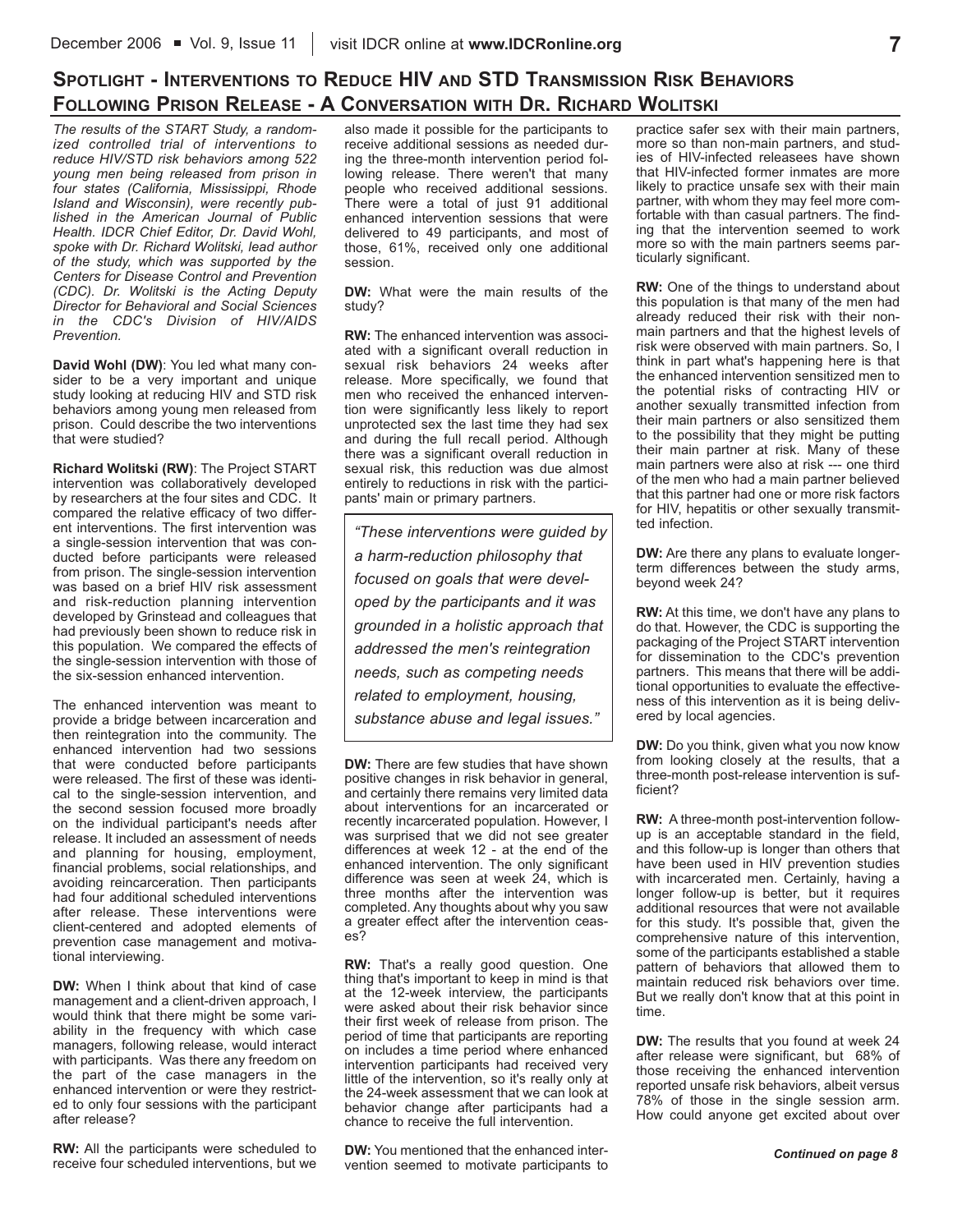two thirds of the people in the enhanced intervention still practicing risky behavior?

**RW:** We have to be realistic about what any one intervention can accomplish. A lot of people would have thought that it would be difficult or impossible to see any risk reduction in this population. As you know, incarcerated men are sometimes viewed as people who really don't care about their own health or the health of their partners, and this study demonstrates that it is actually possible to motivate these men to reduce their risk behavior. It does indicate, though, that there is a need for additional intervention for some men, or perhaps different types of intervention for men who did not respond to this particular intervention.

**DW:** Your study concentrated on people following release, and a common misperception, is that HIV-infected people in prison acquire their infection during incarceration. The CDC took a lead with a study of an outbreak of acute or transmitted HIV within a correctional system in Georgia. Your study focused on people getting out of prison, versus an intervention to try to reduce acquisition of HIV within a correctional system. Why?

**RW:** One thing that is important to keep in mind is that incarcerated men continue to be part of the communities that they came from, and that most men who are incarcerated will be re-released back into the community. Addressing this period of transition from incarceration to release is really critical for public health. We chose to focus on this period after release in part because we

### **RESOURCES**

**Slides from the NCCHC Pre-conference Seminar Infectious Diseases in Corrections: An Expert Panel October 28, 2006** http://www.idcronline.org/archives.html **Federal Bureau of Prisons Clinical Practice Guidelines** http://www.bop.gov/news/medresources.jsp **Department of Health and Human Services 2006 Adult and Adolescent Antiretroviral Treatment Guidelines** http://www.aidsinfo.nih.gov/guidelines/ **International AIDS Society-USA Panel 2006 Recommendations of the Treatment for Adult HIV Infection** http://jama.ama-assn.org/cgi/content/full/296/7/827 **CDC's Revised Recommendations for HIV Testing of Adults, Adolescents, and Pregnant Women in Health-Care Settings** http://www.cdc.gov/mmwr/preview/mmwrhtml /rr5514a1.htm **Genotype and Phenotype Resistance Tests Compared**  www.thebody.com/nmai/pdfs/resistance.pdf

**A Guide To Resistance and Reading Resistance Tests** www.thebody.com/resistance/pdfs/resistance.pdf

wanted to design an intervention that would be feasible for health departments or community-based organizations to implement in collaboration with local correctional facilities. So our primary interest here was driven by the types of organizations that we thought might be implementing this intervention in the future.

**DW:** Right. In your conclusion to the paper you call upon community-based organizations and health departments to work in tandem with correctional institutions to improve the well-being of people such as those who enrolled in your study. Given what you've learned and your experience, what do you see as being obstacles to that kind of cooperation and how your results might help us to overcome them?

**RW:** The most important thing that this study shows is that this type of intervention is feasible and can be efficacious in reducing risk behavior among incarcerated young men. There are a number of challenges that people face when coming from outside correctional settings and trying to conduct this type of intervention, and one of the biggest challenges is gaining entry into the facilities. What we hope is that this paper and this study will give health departments and community-based organizations that are interested in establishing those relationships with correctional facilities a model that they can show to local correctional facilities to show that this can work.

**DW:** You mentioned earlier that the intervention is going to be packaged and become more accessible. Any details about how those who are interested in learning more about the program can get the materials to actually start to implement their version?

**RW:** Probably the best thing that I could do is to refer people to the CDC website (www.cdc.gov/hiv/PROJECTS/ProjectSTAR T), where there is additional information that is online about the study. The actual intervention package will not be available for another year or two, from the CDC. Some of the local researchers may be willing to provide additional information in the interim, but readers would have to contact them directly.

The contact information for all principal investigators is listed on the Project START website.

**DW:** So, summing-up, the take-home lessons from the START Study seem to be that, even in this difficult-to-reach and difficult-to-change population, you can see some change in risky behavior in a positive direction, and while this is encouraging, the results certainly points to the need for further development of interventions to complement this one. Is that fair to say? Is there anything more you'd say to expand upon that?

**RW:** I think that's a good summarization of the study, and I would say that Project START can be an important part of a comprehensive strategy for reducing HIV transmission among incarcerated men and their sex partners. Other elements of that approach include HIV testing upon entry and release from prison, as well as interventions that are designed specifically for persons living with HIV and AIDS.

| <b>HIV 101</b>                                                                                                                                                                                                                                                         |                                                                                                                                                                                                                                                          |
|------------------------------------------------------------------------------------------------------------------------------------------------------------------------------------------------------------------------------------------------------------------------|----------------------------------------------------------------------------------------------------------------------------------------------------------------------------------------------------------------------------------------------------------|
|                                                                                                                                                                                                                                                                        | The Anatomy of an Antiretroviral Resistance Mutation                                                                                                                                                                                                     |
| M 184                                                                                                                                                                                                                                                                  |                                                                                                                                                                                                                                                          |
| First letter denotes the amino<br>acid that should be at this<br>codon position of the HIV<br>genome. In this case the 'M'<br>stands for methionine.                                                                                                                   | The letter at the end indicates<br>what amino acid replaced the<br>one that should have been<br>located at this codon. Here a<br>valine was substituted for the<br>methionine, leading to a<br>structural change in the<br>enzyme that renders the virus |
| The number designates the<br>position in the HIV genome<br>where the switch in amino<br>acids is taking place. Here it<br>is at the 184 position, which<br>is located in the region where<br>the virus's genes for the<br>reverse transcriptase enzyme<br>are located. | resistant to 3TC and FTC.                                                                                                                                                                                                                                |
| Resistance to a reverse tran-<br>scriptase inhibitor would be<br>expected to be located in this<br>region.                                                                                                                                                             |                                                                                                                                                                                                                                                          |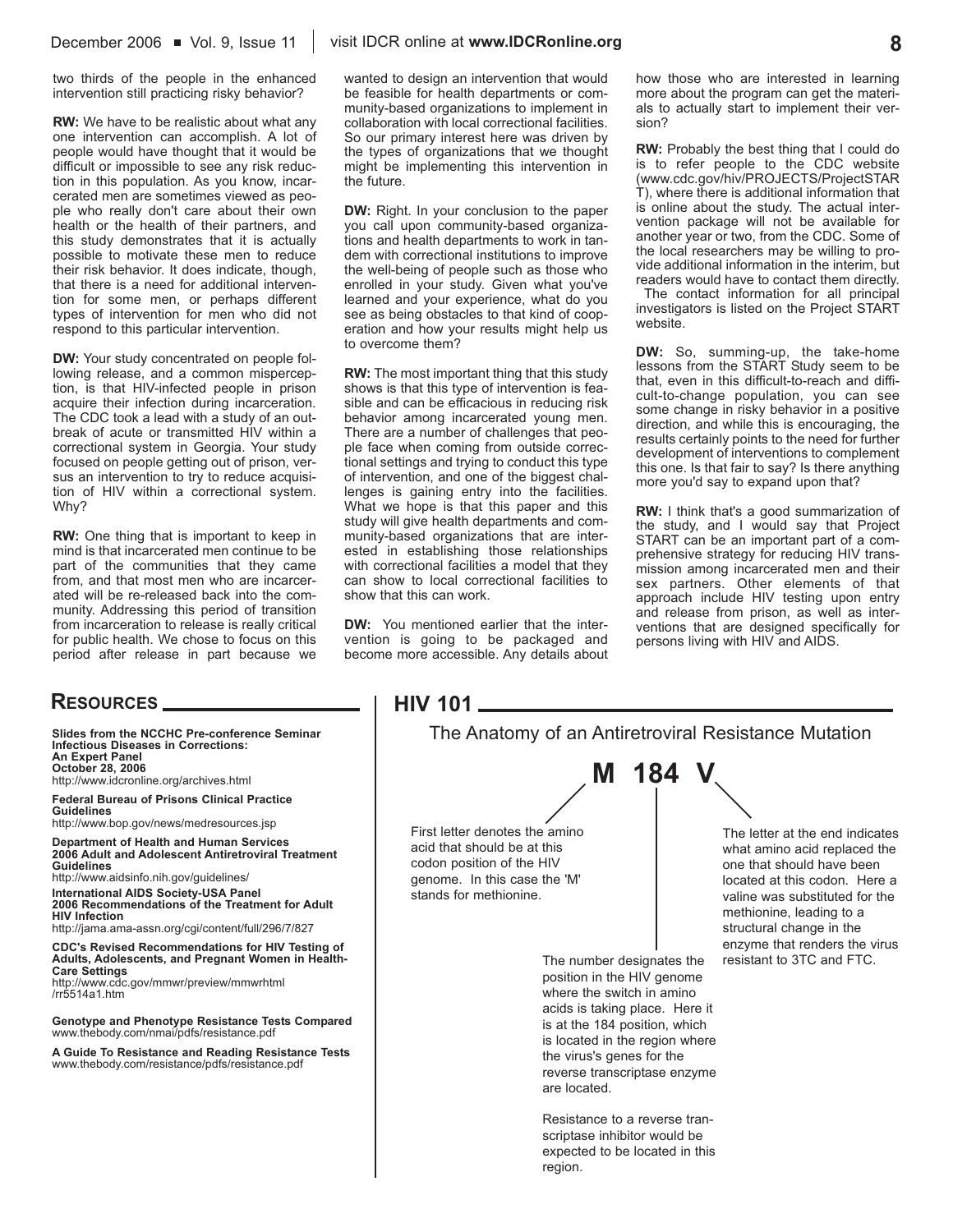# **SAVE THE DATES**

**American Correctional Association Winter Conference** Tampa, FL January 19-24, 2007 Visit:www.aca.org/conferences/winter07/

**2007 National African American MSM Leadership Conference on HIV/AIDS: "Brothers, It's Our Time"** Charlotte, NC January 25-28, 2007 Visit:www.aesmonline.com /Conference.htm

**The 2nd National Conference on Methamphetamine, HIV, and Hepatitis** Salt Lake City, UT February 1-3, 2007 Visit:www.xmission.com/~uhrcmeth/registration.php

**2007 National Conference on African-Americans and AIDS Featuring the Rev. Jesse L. Jackson** Philadelphia, PA February 12-13, 2007 Visit:www.minority-healthcare.com

**14th Annual Ryan White National Youth Conference on HIV and AIDS** Oakland, CA February 17-19, 2007 Visit:www.napwa.org/rwnyc/index.html

**14th Conference on Retroviruses and Opportunistic Infections** Los Angeles, CA February 25-28, 2007 Visit:www.retroconference.org/2007/

**Interferon and Ribavirin in Hepatitis C Virus Infection: Mechanisms of Response and Non-Response** Chicago, IL March 1-3, 2007 Visit:www.aasld.org/eweb/DynamicPage. aspx?webcode=07\_hepatitisstc

**Academic and Health Policy Conference on Correctional Health** Sponsored by the University of Massachusetts Medical School and UMass Correctional Health Boston, MA March 29-30, 2007 Visit:www.umassmed.edu/commedinterior.aspx?id=33110

**16th Annual HIV Conference of the Florida/Caribbean AIDS Education and Training Center** Orlando, FL March 30-31, 2007 Visit:www.faetc.org/Conference/

**Updates in Correctional Health Care** Orlando, FL May 5-8, 2007 Visit:www.ncchc.org/education /index.html

**IAS 2007: 4th IAS Conference on HIV Pathogenesis, Treatment and Prevention** Sydney, Australia July 22-27, 2007 Visit:www.ias2007.org/start.aspx

# **NEWS AND LITERATURE REVIEWS**

#### **Sexual Violence Inside Prisons**

Given the many associated public health consequences of sexual violence, Wolfe et al. conducted a study to estimate the prevalence of sexual victimization within an unidentified state prison system. The weighted estimates, which were constructed by gender and facility size, show that rates of inmate-oninmate sexual victimization, defined as either abusive sexual contact (intentional touching of specified areas of the body) or nonconsensual sex acts (forced sex acts, including oral and anal sex), in the previous six months were highest for female inmates (212 per 1,000), more than four times higher than the rates for males (43 per 1,000). Additionally, abusive sexual conduct, was more likely between inmates and between staff and inmates than nonconsensual sexual acts, such as rape. These results were based on an audio-computer assisted interviews administered to 6,964 male and 564 female inmates housed in the twelve prison facilities. Extrapolating from the estimates, the authors suggest that the number of potential victims susceptible to HIV and other health consequences of sexual victimization could be as high as 22,000 male and over 3,200 female inmates on a national level. These staggering numbers underscore the need for targeted interventions to reduce this level of abuse.

*Sexual Violence Inside Prisons: Rates and Victimization. Wolff, N et al. Journal of Urban Health. 2006;83(5):835-48.*

#### **Incarceration as Forced Migration: Effects on Selected Community Health Outcomes**

Researchers at the University of North Carolina, utilizing data from each of the 100 counties in that state, found that county rates of sexually transmitted infections (STI) and teenage pregnancies consistently increased with increasing incarceration rates. Thomas and Torrone obtained the results, which are published in the American Journal of Public Health, by calculating the correlation between rates of incarceration in state prisons and county jails and rates of STIs and teenage pregnancies during the period of 1995 to 2002. The authors use the strong associations, especially between teenage pregnancy and the most common STIs, to propose that high incarceration rates have the unintended consequence of destabilizing communities and contributing to adverse health outcomes. Specifically, they note that fewer than one half of one percent of reported gonorrhea and chlamydial infections in 2000 were reported in correctional facilities, suggesting that many of the adverse effects are felt most strongly in the community, rather than the prison. The high rates of incarceration, the authors state, create a situation of "forced migration", not unlike that found in South Africa in the late 1930's, greatly altering gender ratios, which have been shown to affect rates of teenage pregnancy, and STIs such as syphilis, and gonorrhea. Despite the correlation, the authors do not believe that the negative community health affects alone will create a dramatic policy shift regarding alternatives to incarceration.

*Incarceration as Forced Migration: Effects on Selected Community Health Outcomes. Thomas, JC et al. American Journal of Public Health. 2006;96(10):1762-65.*

**Chlamydia trachmomatis and Neisseria gonorrhoeae Infections Among Men and Women Entering California Prisons**

Due to the limited amount of information regarding the prevalence of bacterial STI infection in prison based settings, Bernstein et al set out to estimate the prevalence of Chalmydia trachomatis and Neisseria gonorrheae among newly arrived inmates at six California prisons. The cross sectional study of 698 men aged 18 to 25 years and 572 women aged 18 years and older revealed a high prevalence of C trachomatis in both groups. Among men aged 18 to 25, the overall prevalence was 9.9%, while women of the same age exhibited a prevalence of 8.9%. The prevalence among all women was 3.3%. In contrast, only three cases of N. gonorrhoeae were detected with an overall prevalence of 0.24%, which was consistent with recent findings from other settings. The study of men was limited to an examination of those between the ages of 18-25, and given the high prevalence among this group, further study of all men entering prison may be justified. Despite the limitations, the authors suggest that the high prevalence of C. trachmatis infection, especially among young female and male inmates, supports routine screening upon entry into prison. Furthermore, the authors assert that screening in a jail setting, prior to entry into prison, may represent an excellent opportunity to identify and treat these infections, thus preventing complications and the burden of infection among this high-risk population.

*Chlamydia trachmomatis and Neisseria gonorrhoeae Infections Among Men and Women Entering California Prisons. Bernstein, KT et al. American Journal of Public Health. 2006;96(10):1862-66.*

#### **Implementing a Routine, Voluntary HIV Testing Program in a Massachusetts County Prison**

Working within a Massachusetts county jail, researchers found that the implementation of a routine, voluntary HIV testing program resulted in a significant increase in testing rates among inmates. The study, published in the Journal of Urban Health, details the program in which inmates were provided group counseling and then offered private HIV testing. Among the group receiving intervention, 73.1% (734 of 1,004) of eligible inmates accepted testing, compared to 18.0% (318 of 1,723) of inmates in the control group, receiving only inmate or physician requested testing. The most commonly cited reason for refusal in the study group was "tested in the prior year" (47.5%), followed by "not at risk" (29.4%). These results indicate a higher level of acceptance than previous studies of correctional HIV testing, due perhaps, the authors suggest, to improvements in HIV treatment or testing a population with a high background testing rate. Of the study group, 457 or 45.5% had been tested for HIV in prior years, most receiving their last test within a prison setting (78.2%). While cautioning against over-testing and redundancy among inmates, the authors use their results to emphasize that routine HIV counseling, testing, and referral is acceptable to inmates and results in high rates of testing.

*Implementing a Routine, Voluntary HIV Testing Program in a Massachusetts County Prison. Liddicoat, RV et al. Journal of Urban Health. Epublished ahead of print.*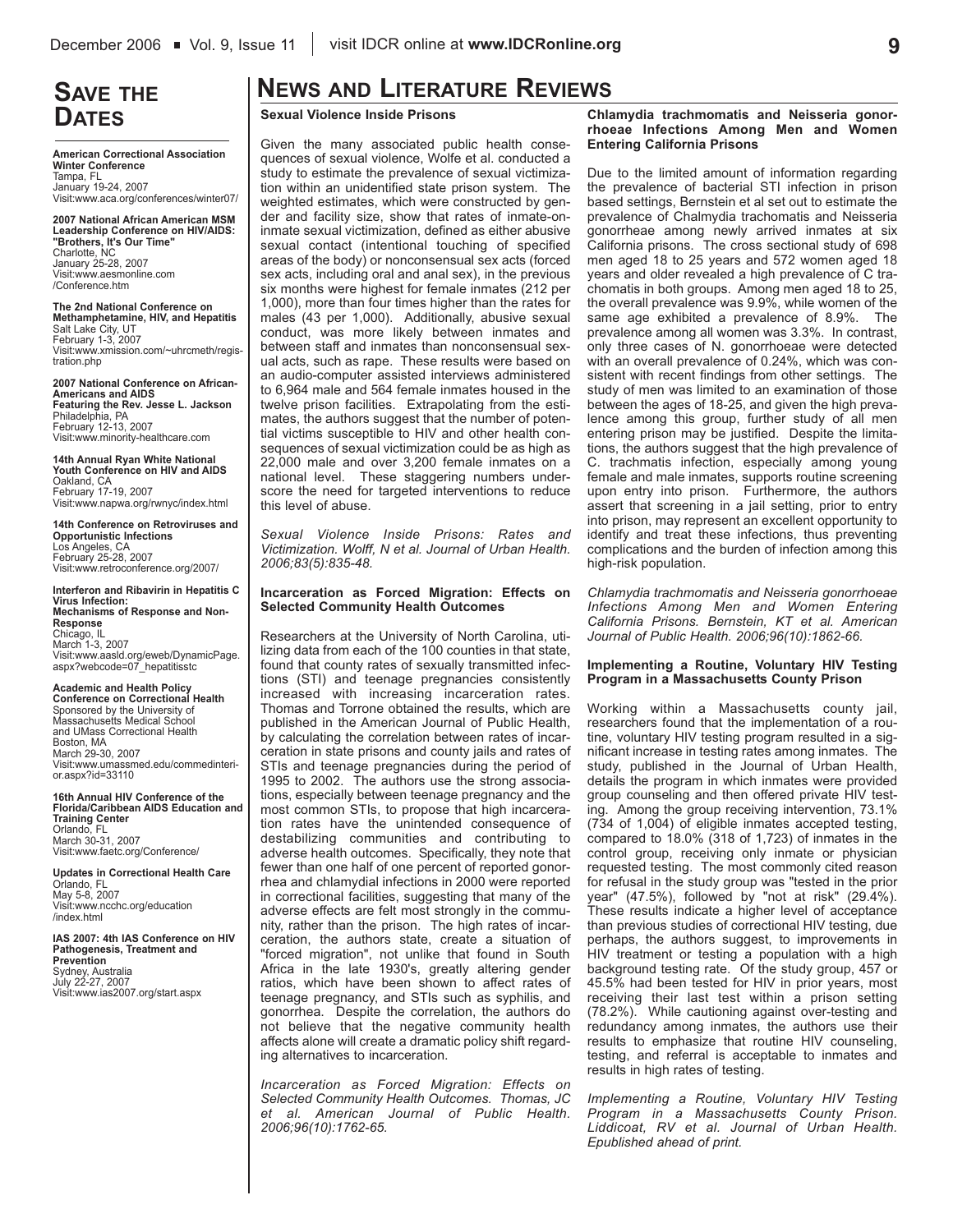### **SELF-ASSESSMENT TEST FOR CONTINUING MEDICAL EDUCATION CREDIT**

This activity has been planned and implemented in accordance with the Essential Areas and Policies of the Accreditation Council for continuing Medical Education through the joint sponsorship of Medical Education Collaborative, Inc. (MEC) and IDCR. MEC is accredited by the ACCME to provide continuing medical education for physicians.

Medical Education Collaborative designates this educational activity for a maximum of 1.3 AMA PRA Category 1 Credit(s)™. Physicians should only claim credit commensurate with the extent of their participation in the activity. Statements of credit will be mailed within 6 to 8 weeks following the program.

#### **Objectives:**

- The learner will be able to describe the prevalence of acquired HIV drug resistance.
- The learner will become familiar with the concept of reduced viral fitness of resistant HIV virus
- The learner will understand the design and results of the recent U.S. Centers for Disease Control and Prevention trial of interventions to reduce HIV/STD risk behaviors among young men released from prison.
- 1. All of the following statements regarding transmitted HIV drug resis tance are true **EXCEPT**:
	- A. In studies of acutely and recently infected patients, transmitted HIV drug resistance has been found in less than 5% of patients
	- B. Transmitted HIV drug resistance has increased since the mid-1990s.
	- C. Resistance to the non-nucleoside reverse transcriptase inhibitors (NNRTIs) is the most common HIV drug resistance seen in recently infected patients.
	- D. None of the above
- 2. In the AIDS Clinical Trials Group (ACTG) study A5142 of treatment naïve patients, at 96 weeks:
	- A. Almost half of those assigned efavirenz plus two nucleosides who had genotype resistance testing results available had NNRTI resistance detected
	- B. Resistance to lopinavir was not seen in those patients assigned to this drug and who had genotype resistance testing results available
	- C. The overwhelming majority of patients assigned to efavirenz or lopinavir/ritonavir plus 2 nucleosides had HIV viral loads below 50 copies/mL/
	- D. All the above
- 3. Treatment guidelines issued by the US Department of Health

Human Services for the initial treatment of HIV infected adolescents and adults recommends that HIV genotype resistance testing should be performed:

- A. In chronically infected patients initiating HIV therapy<br>B. In patients with acute infection starting HIV therapy
- In patients with acute infection starting HIV therapy
- C. When virologic failure develops during HIV therapy
- D. All the above
- 4. In the CDC study of interventions to reduce HIV risk behaviors among young men being released from prison at week 24 after release:
	- A. Neither the enhance or the single-session intervention was found to reduce risk behavior
	- B. Surprisingly, those assigned the single-session intervention reported less risk behaviors than those receiving the enhanced intervention
	- C. The enhanced intervention was found to reduce risk behaviors of participants mostly with their participants main partner rather than casual partners.
	- D. All the above
- 5. Resistance to an HIV medication that develops during therapy remains present in the body after the medication is discontinued even though resistance testing may indicate otherwise (TRUE or FALSE)?

**In order to receive credit, participants must score at least a 70% on the post test and submit it along with the credit application and evaluation form to the address/fax number indicated. Statements of credit will be mailed within 6-8 weeks following the program.**

#### **Instructions:**

Signature:

- **•** Applications for Credit will be accepted until
- December 30, 2007.
- **•** Late applications will not be accepted.
- **•** Please anticipate 6-8 weeks to recieve your certificate.

Please print clearly as illegible applications will result in a delay.

|  | MEDICAL EDUCATION COLLABORATIVE®      |
|--|---------------------------------------|
|  | The Authority in Continuing Education |
|  |                                       |
|  |                                       |

|  | Please Check which credit you are requesting ____ ACCME or Non Physicians  |  |                                                                                                                                  |  |  |  |
|--|----------------------------------------------------------------------------|--|----------------------------------------------------------------------------------------------------------------------------------|--|--|--|
|  |                                                                            |  |                                                                                                                                  |  |  |  |
|  | I certify that I participated in IDCR monograph - December 2006 Issue      |  | <b>Please Submit Completed Application to:</b>                                                                                   |  |  |  |
|  | Please fill in the number of actual hours that you attended this activity. |  | <b>Medical Education Collaborative</b>                                                                                           |  |  |  |
|  |                                                                            |  | 651 Corporate Circle, Suite 104, Golden CO 80401                                                                                 |  |  |  |
|  |                                                                            |  | Phone: 303-420-3252 FAX: 303-420-3259<br>For questions regarding the accreditation of this activity, please call<br>303-420-3252 |  |  |  |